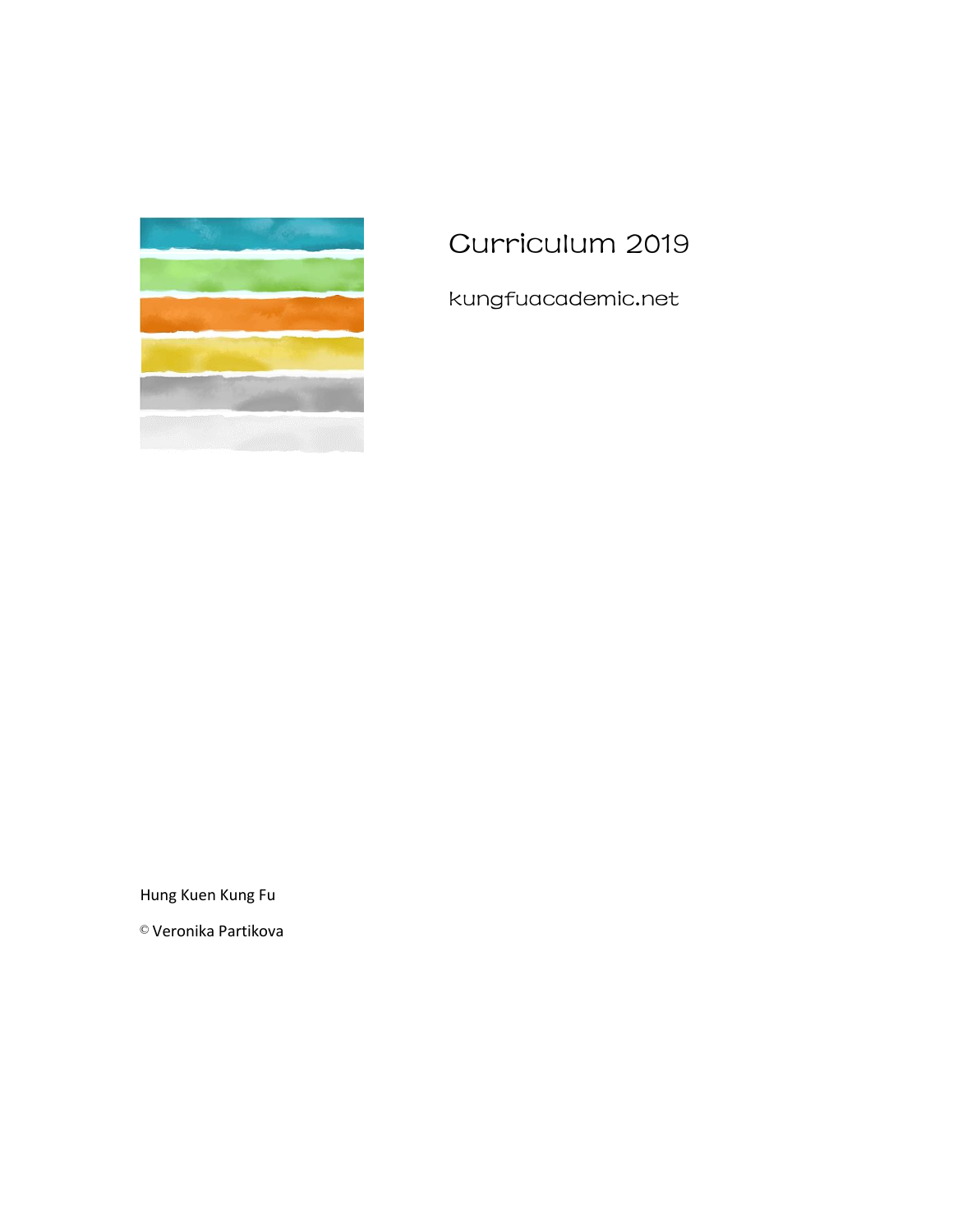Year 1 Flow

|                              | Children $4-7$        |                 |                        |                           |                 |                     |                 |            |                  |
|------------------------------|-----------------------|-----------------|------------------------|---------------------------|-----------------|---------------------|-----------------|------------|------------------|
|                              |                       |                 |                        |                           |                 |                     |                 |            |                  |
| <b>Timeline</b>              | 1 <sup>st</sup> month | 2 <sub>nd</sub> | 3rd<br>4 <sub>th</sub> | 5 <sup>th</sup>           | 6 <sup>th</sup> | 7th                 | 8th             | 9th        | 10 <sup>th</sup> |
| Form                         | Opening               |                 | <b>Basic Form</b>      |                           | Moi Fah Kuen    |                     |                 |            |                  |
| Training<br>for level        | White                 | Grey            |                        | Yellow                    |                 |                     |                 |            | Grounding        |
| Lessons<br>approx.           | 6 lessons             |                 | 10 lessons             |                           | 16 lessons      |                     |                 |            | 7 lessons        |
|                              | Children 8-15         |                 |                        |                           |                 |                     |                 |            |                  |
| <b>Timeline</b>              | 1st month 2nd         |                 | 3rd<br>4 <sup>th</sup> | 5 <sup>th</sup>           | 6 <sup>th</sup> | 7 <sup>th</sup>     | 8th             | <b>gth</b> | 10 <sup>th</sup> |
| Form                         | Opening               | <b>Basic</b>    |                        | Moi Fah Kuen Lau Gar Kuen |                 |                     |                 |            |                  |
| Training<br>for level        | White                 | (Grey)          | Yellow                 |                           |                 | Orange              |                 |            |                  |
| Lessons<br>approx.           | 4 lessons 6 lessons   |                 |                        | 12 lessons                |                 | ongoing             |                 |            |                  |
| <b>Adults</b>                |                       |                 |                        |                           |                 |                     |                 |            |                  |
| <b>Timeline</b>              | 1 <sup>st</sup> month | 2 <sub>nd</sub> | 3rd<br>4 <sup>th</sup> | 5 <sup>th</sup>           | 6 <sup>th</sup> | 7 <sup>th</sup>     | 8 <sup>th</sup> | <b>9th</b> | 10 <sup>th</sup> |
| Form                         | <b>Basic</b>          |                 | Moi Fah/ Lau Gar       |                           |                 | Gung Ji Fok Fu Kuen |                 |            |                  |
| <b>Training</b><br>for level |                       |                 |                        |                           | <b>Blue</b>     |                     |                 |            |                  |
| Lessons<br>approx.           | 4 lessons             |                 | 12 lessons             |                           | ongoing         |                     |                 |            |                  |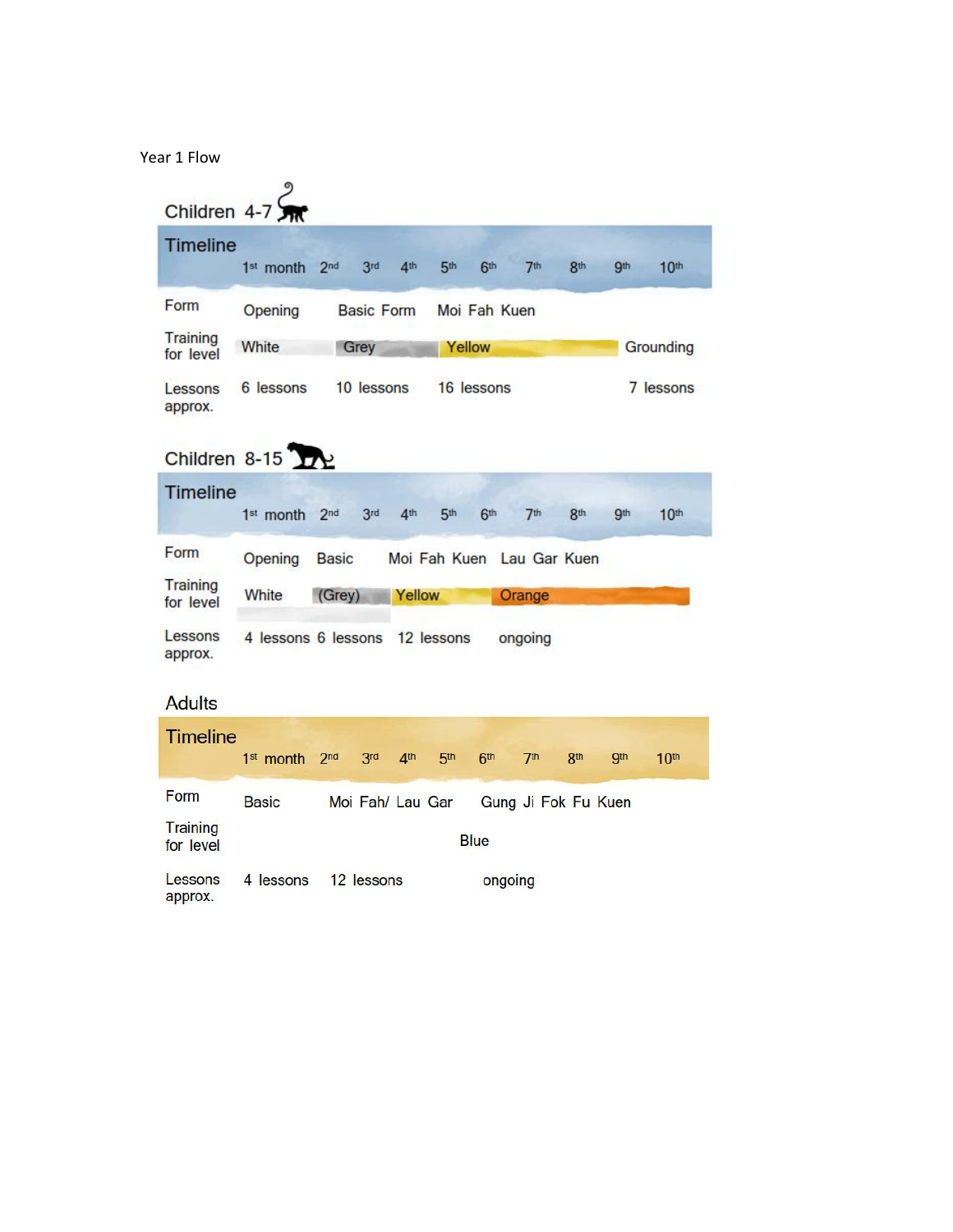Levels Requirements: Forms and Other

|                           |                 | Level        |                         | <b>Forms</b>              |             |
|---------------------------|-----------------|--------------|-------------------------|---------------------------|-------------|
|                           |                 |              | <b>Bare hand</b>        | Weapons                   |             |
| <b>Student</b>            | <b>Children</b> | White        | Opening                 |                           |             |
| level                     | only            | (Grey)       | <b>Basic Form</b>       |                           |             |
|                           |                 | Yellow       | Moi Fah Kuen            |                           |             |
|                           |                 | Orange       | Lau Gar Kuen            |                           |             |
|                           |                 | Green        | Gung Ji Fook<br>Fu Kuen |                           |             |
|                           | <b>Adults</b>   | <b>Blue</b>  | Fu Hok                  | Pek Kwan Dan Do           | Competition |
|                           |                 |              |                         | Hang Che Pang             | requirement |
| <b>Assistant</b><br>level |                 | Brown 1      |                         | Gim (either<br>sword)     |             |
|                           |                 |              |                         | Lau Gar Kwan              |             |
|                           |                 | Brown 2      | Sap Ying Kuen           |                           | Teaching    |
|                           |                 | Instructor 1 | Fu Hok Doi<br>Chaak     |                           | requirement |
|                           |                 | Brown 3      |                         | Baat Kwa Kwan             |             |
|                           |                 |              |                         | Tan Tau Kwan Doi<br>Chaak |             |
| <b>Instructor</b>         |                 | Black 1      | <b>Tit Sin Kuen</b>     |                           | Fight       |
| level                     |                 | Instructor 2 |                         |                           | requirement |
|                           |                 | Black 2      |                         | Kwan Dao                  |             |
|                           |                 | Advanced     |                         | Tai Pa                    |             |

Overall Techniques on Level:

| <b>Stances</b> | 3 |               | 2              | 2              | 3 |   |
|----------------|---|---------------|----------------|----------------|---|---|
| Arms           | 2 | 3             | 3              | $\overline{3}$ | 2 | 3 |
| Legs           |   | 1             | $\overline{2}$ | $\overline{2}$ | З |   |
| Defense        |   | $\mathcal{P}$ | 2              | $\overline{3}$ |   |   |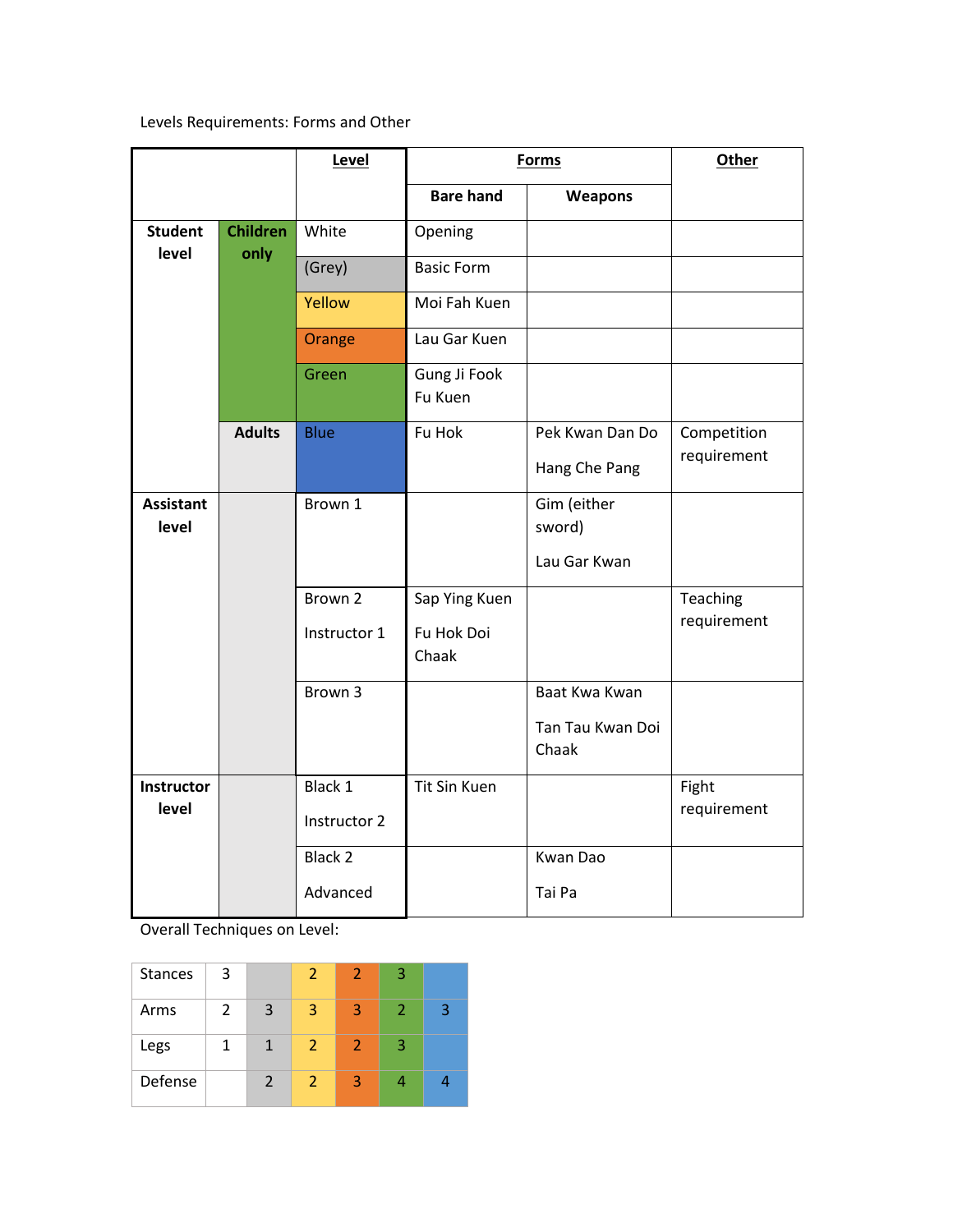## Levels Requirements: Technical

| Level       | <b>Stances</b> | <b>Attack</b>          | <b>Attack</b> | <b>Defense</b>   |
|-------------|----------------|------------------------|---------------|------------------|
|             |                | Hands/Arms             | Legs          |                  |
|             | Sei ping ma    | Level punch            | Front kick    |                  |
| White       | Ji ng ma       | Whip punch             |               |                  |
|             | Diu ma         |                        |               |                  |
|             |                | Upper cut              | Low kick      | Push hand        |
| (Grey)      |                | Horizontal elbow       |               | Toi sau          |
|             |                | Push hand              |               |                  |
|             | Tau ma         | <b>Tiger claw</b>      | Side kick /   | Drill punch      |
| Yellow      | Gwai ma        | <b>Butterfly palms</b> | tiger's tail  | Cover hand       |
|             |                | Drill punch            |               | Pressing elbow   |
|             | Tai Teoi / Gam | Sun punch              | Leg check     | Long tau         |
| Orange      | fai duk laap   | Gwaa ceoi              | Knee stomp    | Leg check        |
|             | Gung bou ma    | Sau ceoi / hook        |               | Scissors hands   |
|             | Nau Ma         | Hammer fist            | Sweep         | Elbow throw      |
| Green       | Daap ma/       | <b>Black tiger</b>     |               | Bending hand     |
|             | Kei leon Ma    | 3 starts               |               | Bong sau         |
|             |                | Wave punch             |               | Crane handle     |
| <b>Blue</b> |                | Wood punch             |               | (Cross) dividing |
|             |                | Dividing punch         |               | (metal) fist     |
|             |                |                        |               | Throwing fist    |
|             |                |                        |               | Chop fist        |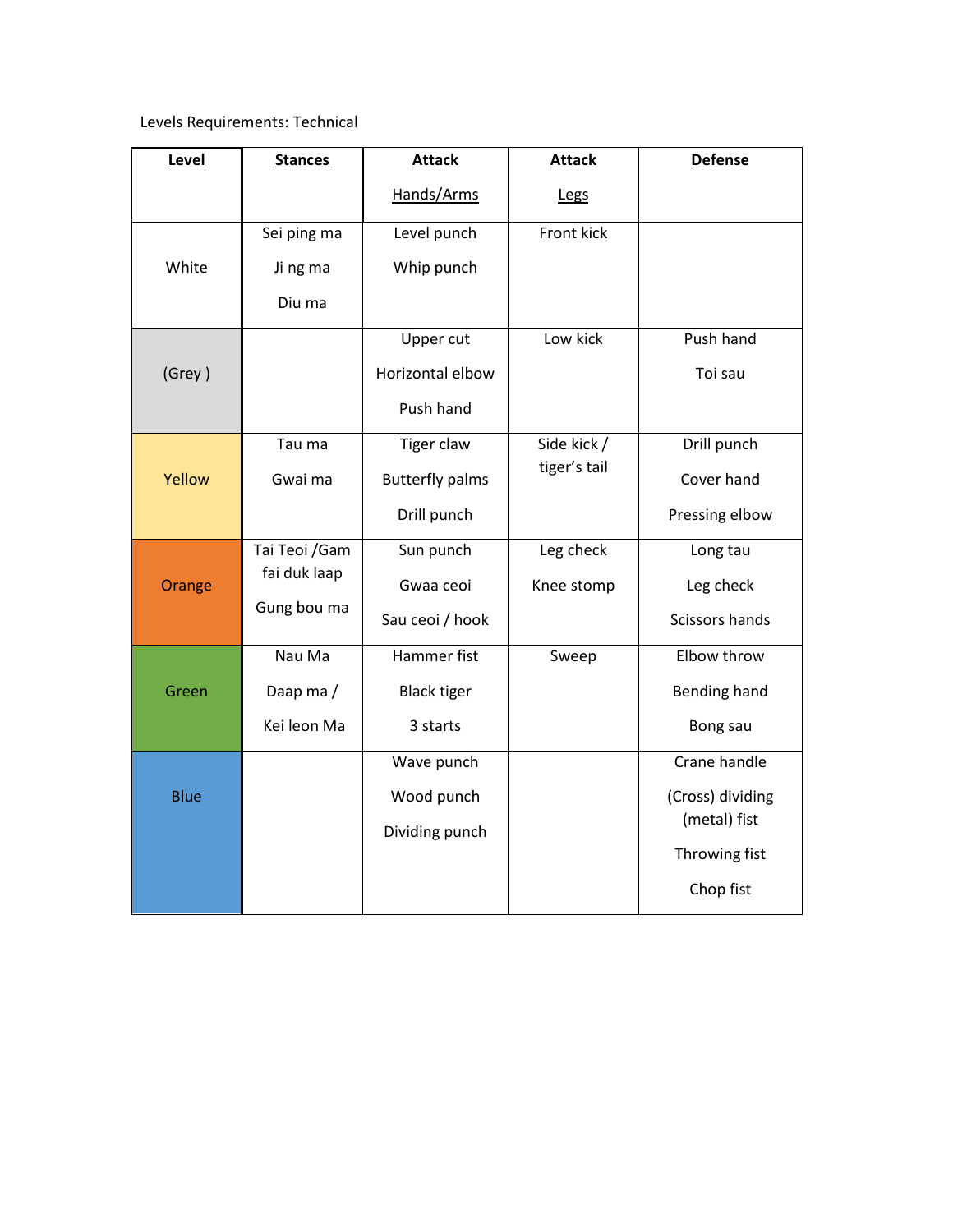Note: Grey level is used for small children around 5 years old.

Note 1: Other weapons are taught with not designed order, depending on the students and their needs.

Note 2: Students are not tested, but promoted. Children may be exception.

Note 3: It is OK to learn the form before the certain level. But it does not mean that the student will be promoted earlier. Level is a very complex issue, not only consisting of how big is one's forms collection.

#### Stances

| 4 level stance/ "horse        | Sei ping ma           | 四平馬     |
|-------------------------------|-----------------------|---------|
| stance"                       |                       |         |
|                               |                       |         |
| Meridian/front stance         | Ji ng ma              | 子午馬     |
|                               |                       |         |
| Empty stance/ hanging stance  | Diu ma                | 吊馬      |
|                               |                       |         |
| Unicorn stance                | Keilun ma             | 麒麟步     |
|                               |                       |         |
| Twist on spot                 | Nau Ma                | 鈕馬      |
|                               |                       |         |
| Step forward                  | Daap ma / Kei leon Ma | 踏馬/麒麟馬  |
|                               |                       |         |
| Step backwards                | Tau Ma                | 偷馬      |
|                               |                       |         |
| Kneeling stance               | Gwai Ma               | 跪馬      |
|                               |                       |         |
| Leg up stance/standing on one | Tai Teoi /Gam fai duk | 提腿/金雞獨立 |
| leg like a golden chicken     | laap                  |         |
|                               |                       |         |
| <b>Extended low stance</b>    | Gung bou ma           | 弓步馬     |
|                               |                       |         |

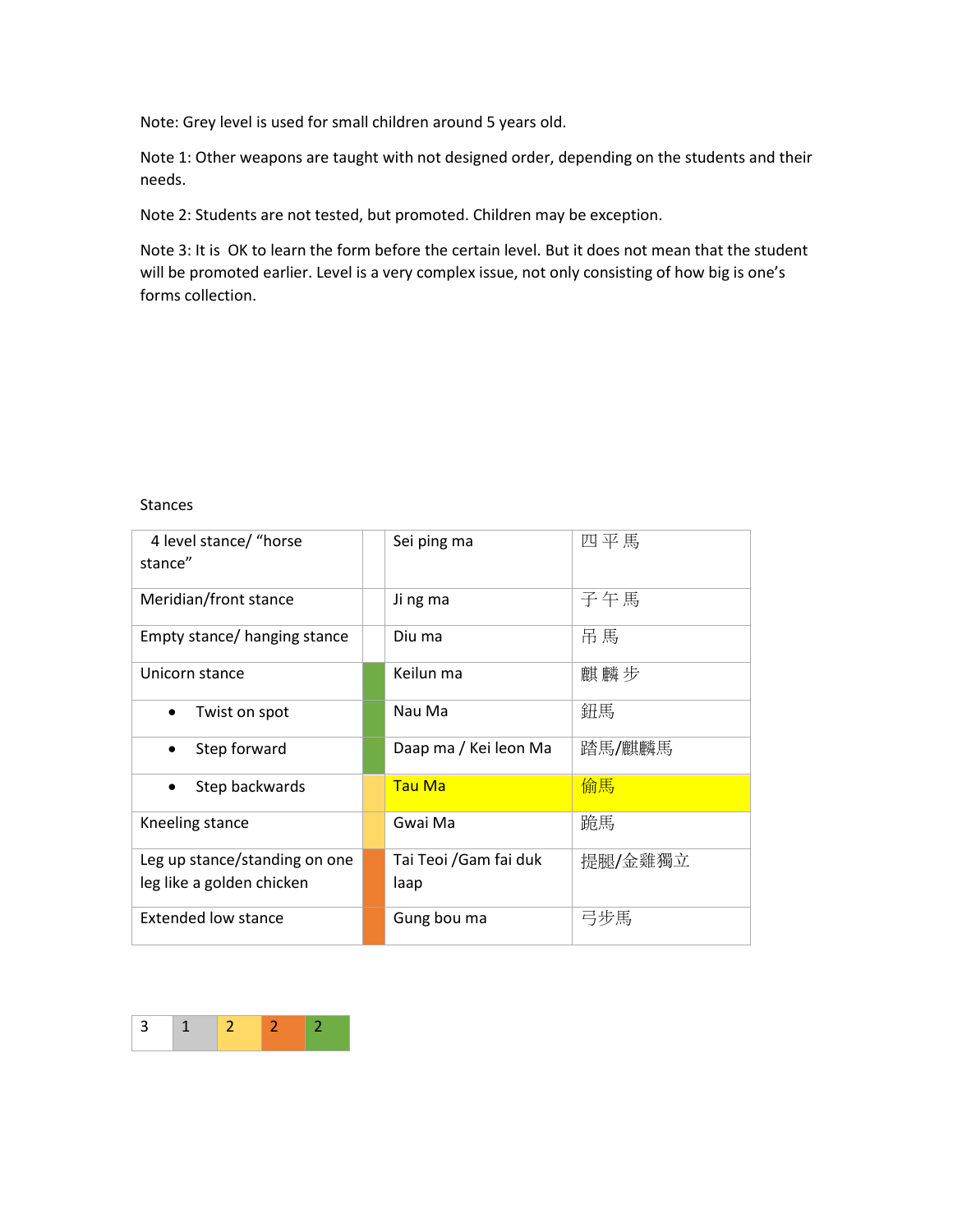### Attack: Hands and arms

| Level punch               | Ping ceoi          | 平搥   |
|---------------------------|--------------------|------|
| Whip punch (side beat)    | Bin ceoi           | 邊搥   |
| Uppercut                  | Cung ceoi          | 沖搥   |
| Elbow strike (horizontal) | Waang zau          | 横肘   |
| Push                      | Caang zeong        | 撐掌   |
| Tiger claw                | Fu zaau            | 虎爪   |
| <b>Butterfly palms</b>    | Wu dip zoeng       | 蝴蝶掌  |
| Drill punch               | Zau da             | 揪打   |
| Sun character punch       | Jat zi ceoi        | 日字搥  |
| Hanging punch             | Gwaa ceoi          | 掛搥   |
| Hook                      | Sau ceoi           | 哨搥   |
| Hammer fist               | Pek ceoi           | 劈搥   |
| <b>Black tiger</b>        | Hak fu zaau        | 黑虎爪  |
| 3 star attack             | Saam sing ceoi     | 三星搥  |
| Wave punch                | Soi long paau ceoi | 水浪拋搥 |
| Wood punch                | (Gaap) Muk ceoi    | 夾木搥  |
| Dividing punch            | Fan gam ceoi       | 分金搥  |

Note: Not all techniques are included, these are chosen for practical use and preference.

Note 1: Fu zau serves here as for single tiger claw, too.

Note 2: Only striking or strike-range techniques (not short range) are listed.

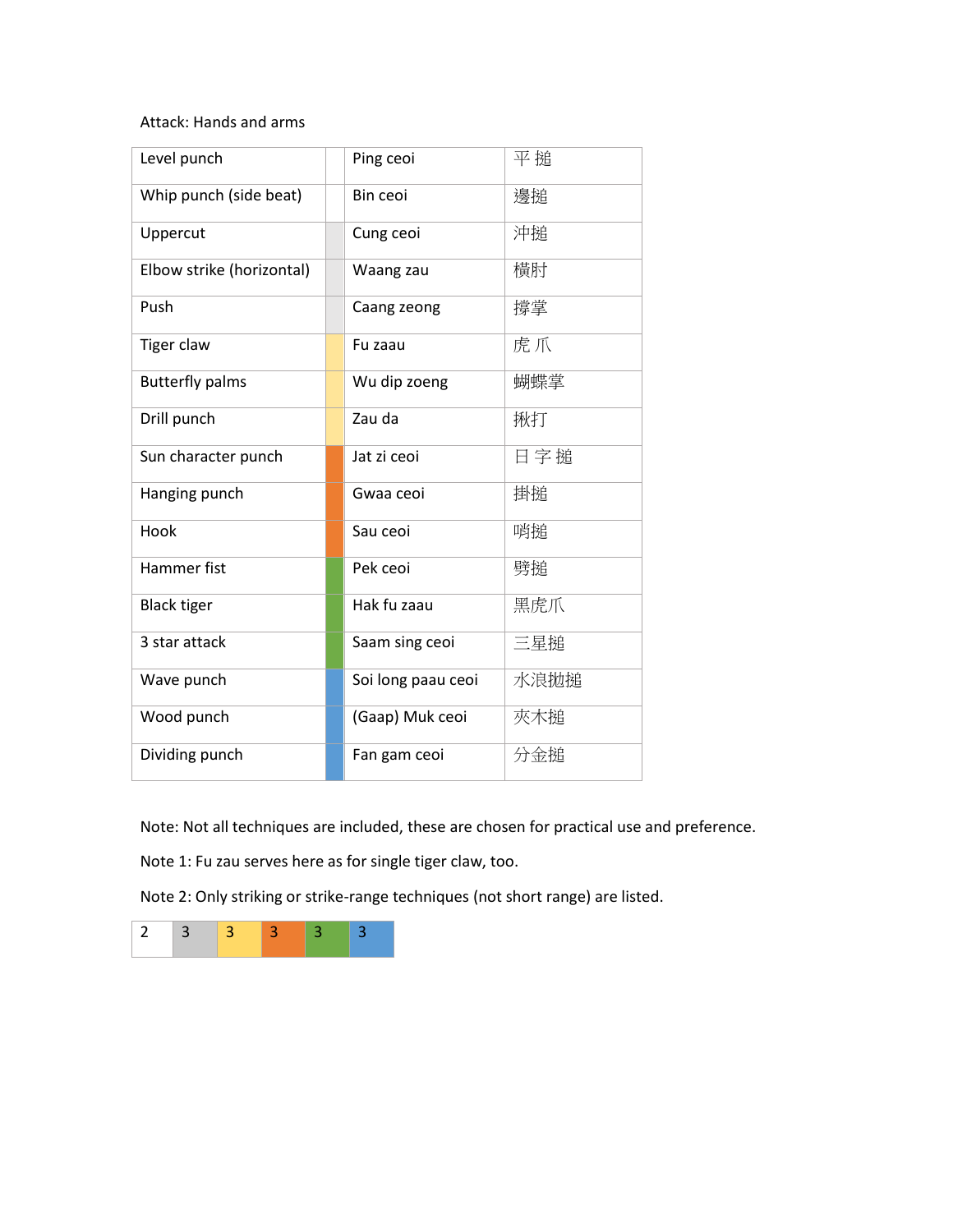## Attack: Legs

| Front kick               | Zing min tek goek               | 正面踢腳 |
|--------------------------|---------------------------------|------|
| Low kick                 | Haa tek goek                    | 下踢腳  |
| Side kick (tiger's tail) | Fu mei goek                     | 虎尾腳  |
|                          | - Variation<br>up-<br>direction |      |
|                          |                                 |      |
|                          | - Variation forward-            |      |
|                          | direction                       |      |
| Leg check                | Tai teoi tek geok               | 提腿踢腳 |
| Knee stomp               |                                 |      |
| Sweep                    | Sou goek                        | 掃腳   |
|                          | Variation inside                |      |
|                          | Variation outside               |      |

Note: Low kick added.

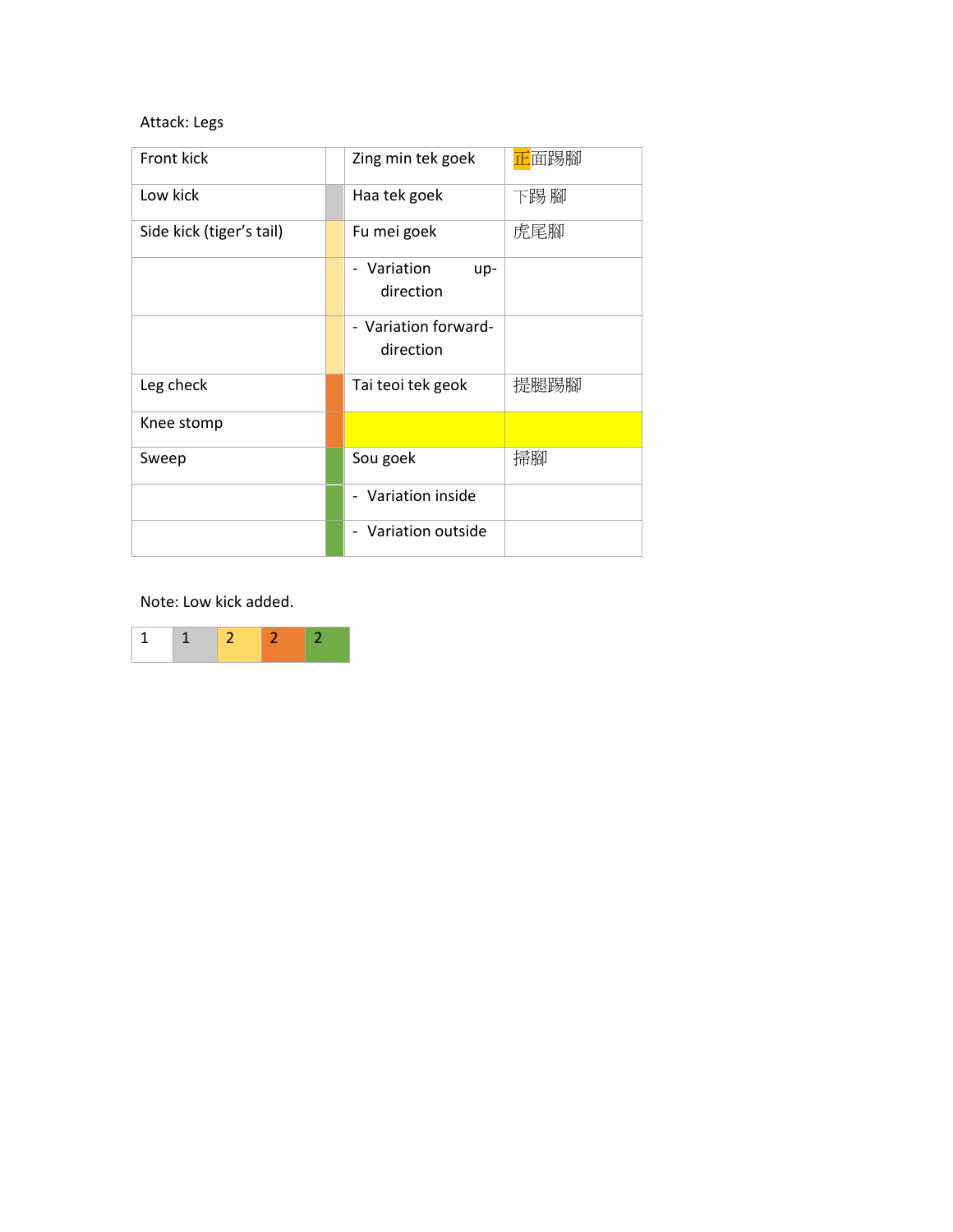## Defense

Note: Some of the techniques can be used for both attack and defense.



T

| Push hand                        | Caang zeong         | 撐掌    | Forward/outside |
|----------------------------------|---------------------|-------|-----------------|
| Drill punch                      | Cau Daa             | 抽打    | Outside         |
| Long tau                         | Long tau            | 擋頭    | Front/outside   |
| Elbow throw                      | Paau zau            | 拋肘    | Outside         |
| Crane handle                     | Hok Tai Sau         | 鶴提手   | Outside         |
|                                  |                     |       |                 |
| Side pushing hand                | Toi sau             | 推手    | Inside          |
| Cover hand                       | Kam sau             | 冚手    | Down            |
| Pressing elbow                   | <b>Bik zau</b>      | 逼肘    | Out/down        |
| Bending hand                     | Fuk sau             | 伏手    | Down            |
| (Cross) dividing (metal)<br>fist | Sap zi fan gam kuen | 十字分金拳 |                 |
| Throwing fist                    | Pau choi            | 拋搥    | Up              |
|                                  |                     |       |                 |
| Leg check                        |                     |       | Outside/inside  |
| Scissors hands                   | Zin sau             | 剪手    | Forward         |
| Bong sau                         | Bong sau            | 膀手    | Outside         |
| Chop fist                        | Pek kuen            | 劈拳    | Outside         |
|                                  |                     |       |                 |

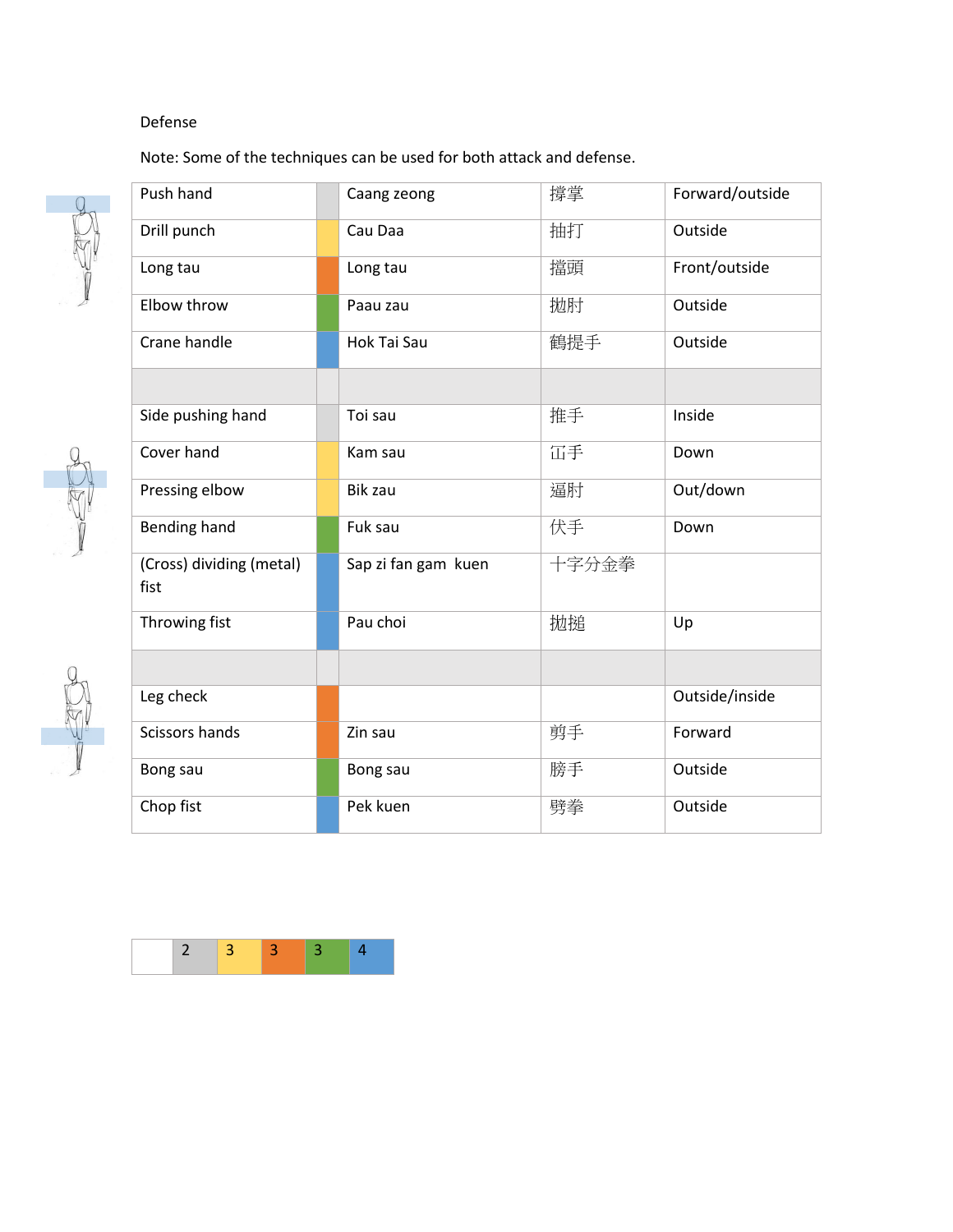

- Fighter
- Athlete (from athleticism)
- Healthy, happy person

|                              | Typical students and their goals:                               |
|------------------------------|-----------------------------------------------------------------|
| Kids 4-7 years old, target:  | Coordination                                                    |
|                              | Ability to switch from action to calmness                       |
|                              | Ability to listen to instructions                               |
|                              | Ability to perform handful of techniques and the Basic form     |
|                              |                                                                 |
| Kids 8-15 years old, target: | Coordination and basic athleticism                              |
|                              | Ability to listen to instructions                               |
|                              | Ability to perform various level techniques and forms           |
|                              | Ability to work with fear, confidence, partner and              |
|                              |                                                                 |
| Adults, target:              | Health, athleticism and basic combativeness                     |
|                              | Skill to understand, apply and perform well the core techniques |
|                              | Ability to perform various level forms                          |
|                              | Understanding of the system                                     |
|                              | School as a community                                           |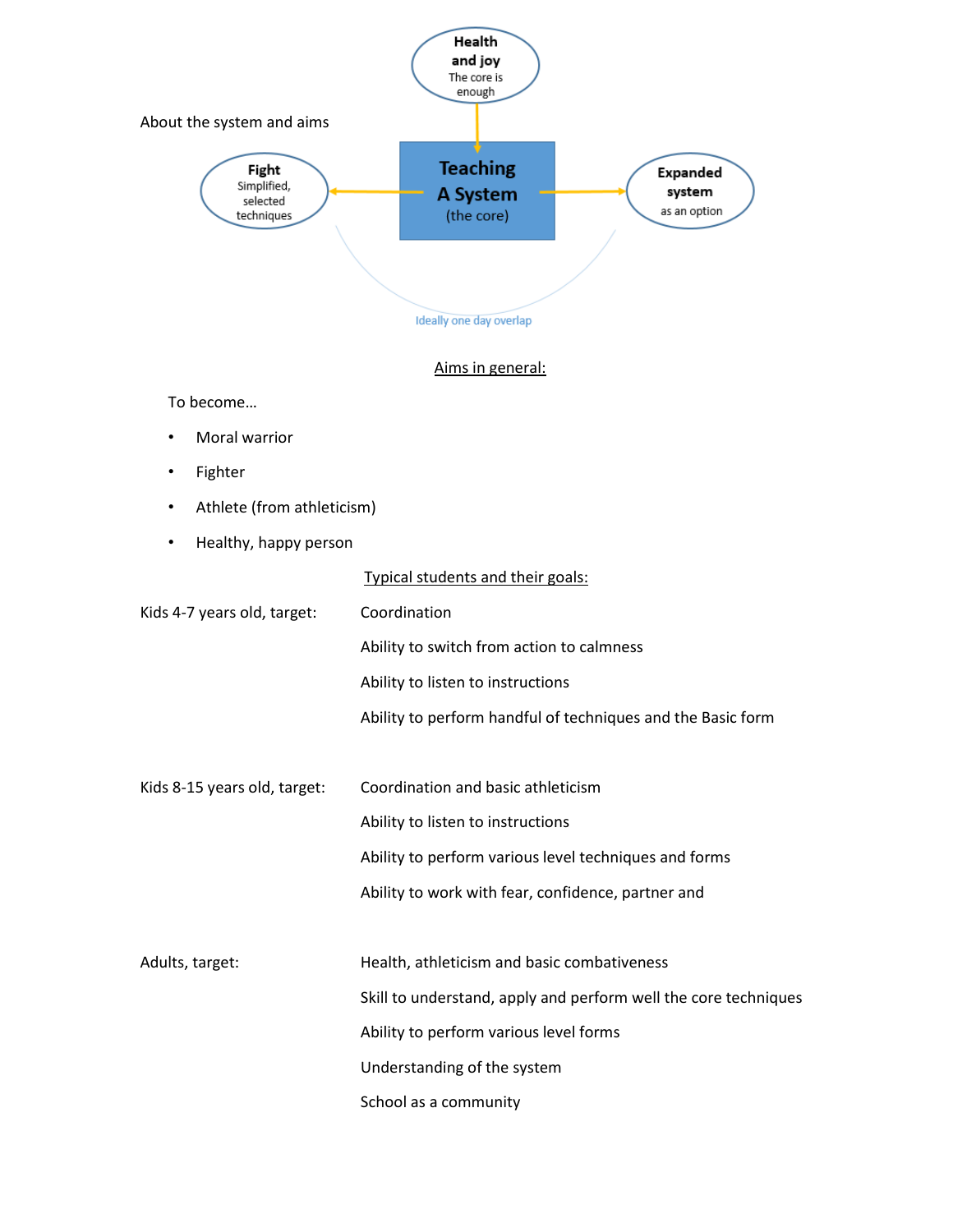| Forms                             |                      |                         |
|-----------------------------------|----------------------|-------------------------|
| <b>Bare Hands Sets</b>            |                      | Long and Soft Weapons   |
| Moi Fah Kyun<br>٠                 | ٠                    | Hang Ce Pang            |
| Lau Gar Kyun<br>$\bullet$         | $\bullet$            | Spear Moi Fah Coeng     |
| Gung Zi Fook Fu Kyun<br>$\bullet$ | ٠                    | Lau Gar Kwan            |
| Fu Hok Kyun<br>$\bullet$          | ٠                    | Baat Kwa Kwan           |
| Sap Ying Kyun<br>٠                | $\bullet$            | Tai Pa                  |
| Tit Sin Kyun                      |                      | Kwan Dao                |
| Plus                              | Plus                 |                         |
| Wu Dip Zoeng<br>$\bullet$         | $\bullet$            | Pu Dao                  |
| Zin Zoeng                         | ٠                    | Single Chain Whip       |
| Ye Fu                             |                      | Double Chain Whip       |
|                                   |                      |                         |
|                                   |                      |                         |
| <b>Sparring Sets</b>              | <b>Short Weapons</b> |                         |
| Fuk Hok Doi Caak                  |                      | Pek Kwa Dai Do          |
| Tan Tau Kwan<br>$\bullet$         |                      | Kwai Lun Gim            |
| Spear - Sabre                     |                      | San Mun Gim             |
| Plus                              | ٠                    | <b>Butterfly knives</b> |
| Gung Zi Doi Chaak<br>$\bullet$    | Plus                 |                         |
| Butterfly knives x spear          |                      | Bench                   |
| Daggers x spear                   |                      | Ji Fai Do               |
| Kwan dao x staff                  |                      |                         |
|                                   |                      |                         |

Note: The main, system-bearing sets (forms) are listed in the top of each list. Some of the weapons are taught in specific order, some of them depending on the student. There are also more forms, expanding the system or bearing a specification of the lineage (Hak Fu).